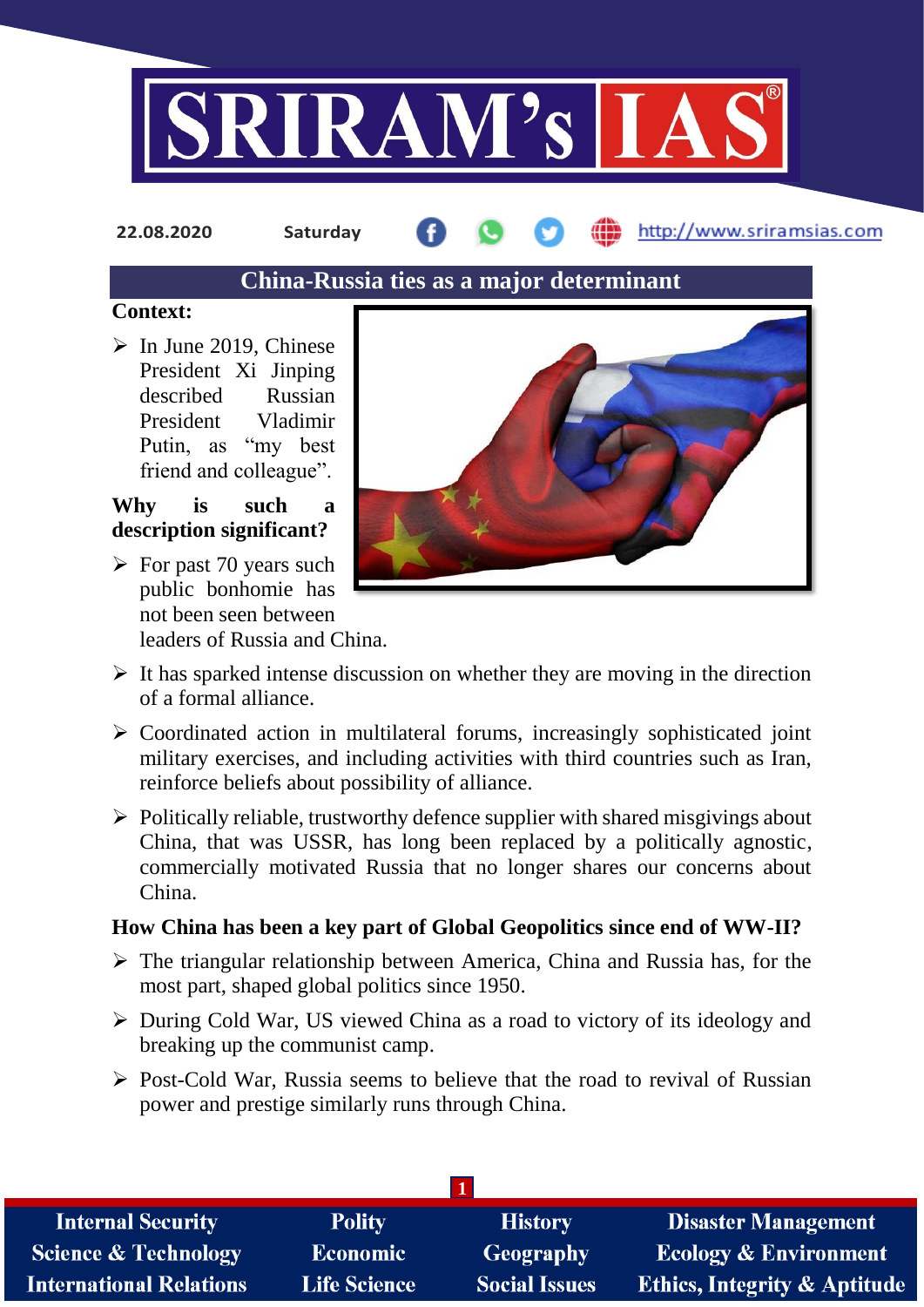

- http://www.sriramsias.com **22.08.2020 Saturday**
- $\triangleright$  For three decades the Americans had occupied the favoured position in terms of its relations with the other two. China seems to have assumed that position now.

## **What factors have strengthened the Sino-Russian Partnership?**

- $\triangleright$  The disintegration of the Soviet Union essentially negated the Russian threat in Chinese eyes which brought both countries closer.
- $\triangleright$  A peaceful boundary is one of the pillars on which the Sino-Russian partnership currently rests.
- Both share a concern over American plans for "regime-change". A shared distrust of American intentions has thus pushed China and Russia into closer axis.
- $\triangleright$  Western sanctions have tended to push the Russians closer to China and it has served to strengthen China's position in the strategic triangle.
- $\triangleright$  Falling oil prices and fears of new sanctions on Russian gas supplies are demolishing the core of Russian exports to Europe, thus compelling Russia to look for alternatives like China.
- $\triangleright$  Increasing Economic & Industrial ties in the aftermath of western sanctions.
- $\triangleright$  China-Russia trade has more than doubled to \$108 billion.
- $\triangleright$  Russia's central bank has increased its Chinese currency reserves from less than one per cent to over 13%.
- $\triangleright$  China has surpassed Germany as the principal supplier of industrial plant and technology.

### **What are challenges that prevent Russia & China to forge formal alliance?**

- $\triangleright$  The growing power-gap is threatening to further reduce Russian influence in their 'near-abroad' and to confine Russia to the periphery of global power, which Russia is not comfortable with.
- $\triangleright$  Russia still regards itself as a world power and hopes to be at the centre of a Eurasian arrangement that stretches from the Pacific to the Atlantic. This doesn't align with strategic objectives of China's Belt & Road Initiative.
- $\triangleright$  While Russia presently enjoys a nominal trade surplus, China has a clear advantage going forwar.

**2** 

| <b>Internal Security</b>        | <b>Polity</b>       | <b>History</b>       | <b>Disaster Management</b>              |
|---------------------------------|---------------------|----------------------|-----------------------------------------|
| <b>Science &amp; Technology</b> | <b>Economic</b>     | Geography            | <b>Ecology &amp; Environment</b>        |
| <b>International Relations</b>  | <b>Life Science</b> | <b>Social Issues</b> | <b>Ethics, Integrity &amp; Aptitude</b> |